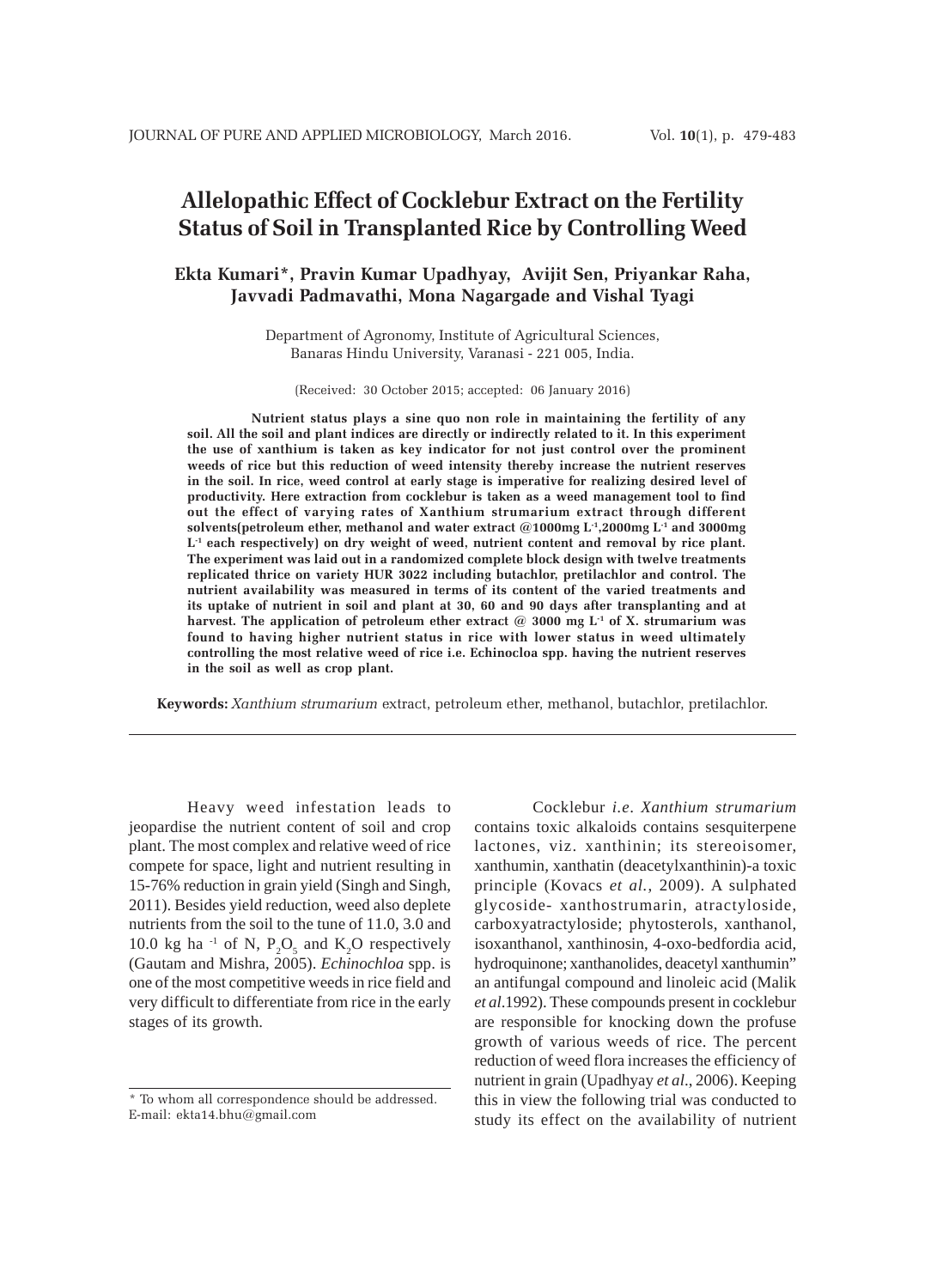content and its uptake in grain and straw of rice and dry weight of weed in transplanted rice under field condition.

### **MATERIALS AND METHODS**

A field trial was conducted during the rainy seasons of 2011 and 2012 at the Agricultural Research Farm, Banaras Hindu University, Varanasi to study the efficacy of different rates of cocklebur extract (petroleum ether, methanol and water extract @ 1000mg L-1, 2000mg L-1 and 3000mg L-1 respectively) on relative weed of rice and its nutrient content and depletion in transplanted rice. The soil of the experimental site was gangetic alluvial and sandy clay loam in texture with pH 7.4, 0.38% organic carbon, 179 kg, 18 kg and 199 kg ha-<sup>1</sup> of available nitrogen, phosphorus and potassium respectively. A uniform fertilizer dose of 120-60-60 kg N,  $P_2O_5$ , K<sub>2</sub>O ha<sup>-1</sup> was applied, with half dose of 'N' and entire P and K being applied as basal before transplanting and remaining half dose of N top dressed in two equal splits at 30 DAT and 55 DAT respectively. The required quantity of herbicide as per treatment was broadcasted and sprayed @ 1.5g, 3.0g and 4.5g of the extracts and two chemical herbicides viz. pretilachlor @ 2.7g and butachlor @ 8.1g mixed in 1500 ml of water to make concentration of  $1000 \text{ mg L}^{-1}$ ,  $2000 \text{ mg L}^{-1}$  and  $3000$  $mg L<sup>-1</sup>$  respectively. For the extraction purpose, *Xanthium strumarium* was collected from Farm and was kept in shade for 70 days until all the moisture was expelled and then grounded separately *viz*. stem, leaf and seed with the help of willey grinder. The final grounded material was mixed (stem+leaf+seed) and used for extraction.

Soxhlet was used as extraction apparatus.100 g of stem+leaf+seed of *X. Strumarium* of grounded material was placed inside a thimble made from thick filter paper, which was loaded into the main chamber of the Soxhlet extractor. The soxhlet extractor was placed into a flask containing  $1000$  ml petroleum ether (60-80 $^{\circ}$ C) and then fitted with a condenser. The petroleum ether was heated up to 70°C. The solvent vapour travels up a distillation arm, and floods into the chamber housing the thimble of solid material. The condenser ensures cooling of solvent vapour, and drips back down into the chamber housing the ground *X. strumarium* (stem+leaf+seed).The chamber containing the solid material slowly filled with warm solvent. Some of the desired compound were dissolved in the warm solvent. When the Soxhlet chamber was almost full, the chamber was automatically emptied by a siphon side arm, with the solvent running back down to the distillation flask. This cycle was allowed to repeat over 5 hours. In the process mixture of petroleum ether and soluble compound of *X. strumarium* was collected in round bottom flask (Karadjova *et al*., 2000).

| Tr.         | Treatments                                     | Concentration Density of <i>Echinochloa colonum</i> $m2$ |      |      |       |                                 |
|-------------|------------------------------------------------|----------------------------------------------------------|------|------|-------|---------------------------------|
| No.         |                                                | of extract<br>$(mg L^{-1})$                              |      |      |       | 30 DAT 60 DAT 90 DAT At harvest |
| $T_{1}$     | Pretilachlor                                   | 900                                                      | 3.85 | 2.77 | 2.04  | $\Omega$                        |
| $T_{2}$     | <b>Butachlor</b>                               | 3000                                                     | 3.65 | 4.97 | 1.00  | 0                               |
| $T_{3}$     | Methanol extract of Xanthium strumarium        | 1000                                                     | 3.99 | 4.89 | 1.17  | 0                               |
| $T_{4}$     | Methanol extract of Xanthium strumarium        | 2000                                                     | 3.68 | 4.38 | 1.55  | $\theta$                        |
| $T_{5}$     | Methanol extract of Xanthium strumarium        | 3000                                                     | 2.99 | 3.97 | 1.10  | 0                               |
| $T_{6}$     | Petroleum ether extract of Xanthium strumarium | 1000                                                     | 3.34 | 4.82 | 0.85  | 0                               |
| $T_{7}$     | Petroleum ether extract of Xanthium strumarium | 2000                                                     | 2.69 | 3.87 | 1.56  | 0                               |
| $T_{8}$     | Petroleum ether extract of Xanthium strumarium | 3000                                                     | 1.11 | 1.88 | 1.12  | $\mathbf{0}$                    |
| $T_{\rm 9}$ | Water extract of Xanthium strumarium           | 1000                                                     | 4.61 | 5.69 | 1.11  | $\theta$                        |
| $T_{10}$    | Water extract of Xanthium strumarium           | 2000                                                     | 3.39 | 4.80 | 1.95  | 0                               |
| $T_{11}$    | Water extract of Xanthium strumarium           | 3000                                                     | 3.45 | 4.81 | 1.79  | 0                               |
| $T_{12}$    | Control                                        | 00 <sup>0</sup>                                          | 5.99 | 6.54 | 1.26  | 0                               |
| $SEm \pm$   |                                                |                                                          | 0.51 | 0.49 | 0.337 |                                 |
|             | $CD (P = 0.05)$                                |                                                          | 1.24 | 1.41 | 0.700 |                                 |

**Table 1.** Effect of different treatments on density of *Echinochloa sp.* (pooled data of 2011 and 2012)

J PURE APPL MICROBIO*,* **10**(1), MARCH 2016.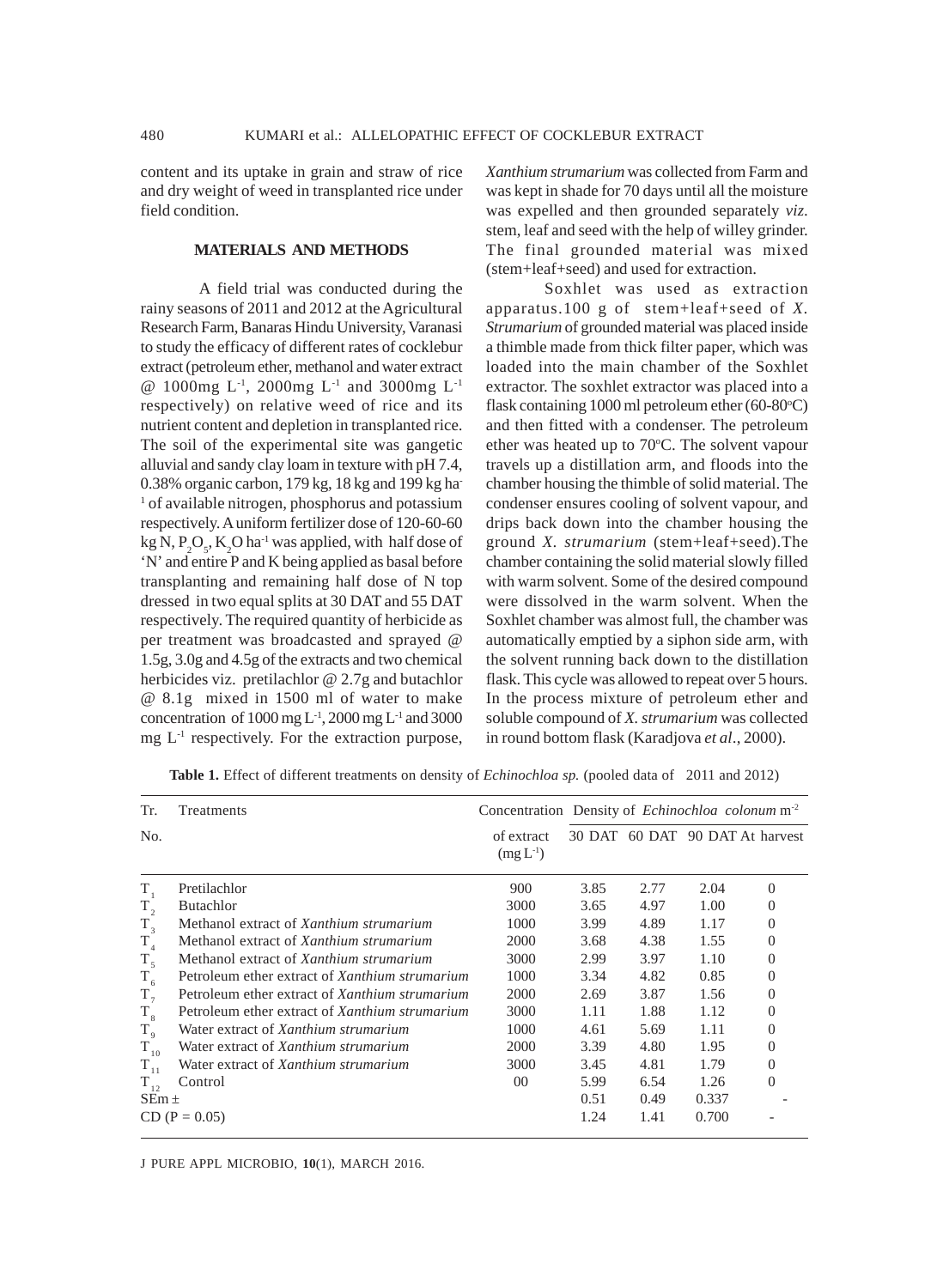After extraction the solvent was removed, typically by means of a rotary evaporator, yielding 4.56 g extracted material. The non-soluble portion of the extracted solid remained in the thimble and was discarded. Similarly, methanol extraction was done but Water extraction was done by placing 100 g of ground cocklebur (equal proportion of stem, leaf and seed) in beaker of 1000 ml of water boiled by heater for an hour. The material was filtered with cotton cloth and filtrate containing

plant extract and water was separated by using heater. In this way water was evaporated and plant extract (7.92 g) was left in beaker.

#### **RESULTS AND DISCUSSION**

The nutrient content of soil is found to be decreased in the weed plant compared to the crop plant. The weed usually causes maximum damage to rice than most of other pests and

Table 2. Effect of different treatments on dry weight of weeds in (g)/m<sup>2</sup> (pooled data of 2011 and 2012)

| Tr.         | Treatments                                            | Concentration               | $\frac{dy}{dx}$ dry weight of weeds (g) m-2 (total) |       |      |                                 |
|-------------|-------------------------------------------------------|-----------------------------|-----------------------------------------------------|-------|------|---------------------------------|
| No.         |                                                       | of extract<br>$(mg L^{-1})$ |                                                     |       |      | 30 DAT 60 DAT 90 DAT At harvest |
| $T_{1}$     | Pretilachlor                                          | 900                         | 22.69                                               | 42.35 | 4.97 | 3.51                            |
| $T_{2}$     | <b>Butachlor</b>                                      | 3000                        | 23.97                                               | 44.90 | 5.11 | 4.21                            |
| $T_{3}$     | Methanol extract of Xanthium strumarium               | 1000                        | 24.19                                               | 46.56 | 6.24 | 5.59                            |
| $T_{4}$     | Methanol extract of Xanthium strumarium               | 2000                        | 23.97                                               | 43.33 | 5.10 | 4.21                            |
| $T_{\rm s}$ | Methanol extract of Xanthium strumarium               | 3000                        | 23.89                                               | 43.19 | 5.01 | 4.13                            |
| $T_{6}$     | Petroleum ether extract of Xanthium strumarium        | 1000                        | 24.51                                               | 45.68 | 6.24 | 3.53                            |
| $T_{7}$     | Petroleum ether extract of <i>Xanthium strumarium</i> | 2000                        | 22.83                                               | 42.52 | 4.97 | 3.51                            |
| $T_{8}$     | Petroleum ether extract of <i>Xanthium strumarium</i> | 3000                        | 22.42                                               | 40.21 | 4.09 | 3.24                            |
| $T_{9}$     | Water extract of Xanthium strumarium                  | 1000                        | 25.17                                               | 49.86 | 6.44 | 5.71                            |
| $T_{10}$    | Water extract of Xanthium strumarium                  | 2000                        | 24.56                                               | 47.18 | 6.46 | 5.69                            |
| $T_{11}$    | Water extract of Xanthium strumarium                  | 3000                        | 24.19                                               | 44.64 | 5.13 | 4.22                            |
| $T_{12}$    | Control                                               | $00\,$                      | 25.83                                               | 50.86 | 7.37 | 5.78                            |
|             | $SEm \pm$                                             |                             | 0.39                                                | 0.83  | 0.34 | 0.30                            |
|             | $CD (P = 0.05)$                                       |                             | 1.29                                                | 2.41  | 1.01 | 0.91                            |

**Table 3.** Effect of different treatments on N content, its uptake by grain and straw (pooled data of 2011 and 2012)

| Tr.<br>No.  | Treatments                                            | Concentration<br>extract of | $N$ Content $(\%)$ |       | N Uptake( $kg \text{ ha}^{-1}$ ) |       |
|-------------|-------------------------------------------------------|-----------------------------|--------------------|-------|----------------------------------|-------|
|             |                                                       | $(mgL^{-1})$                | Grain              | Straw | Grain                            | Straw |
| $T_{1}$     | Pretilachlor                                          | 900                         | 1.20               | 0.73  | 58.54                            | 42.86 |
| $T_{2}$     | <b>Butachlor</b>                                      | 3000                        | 1.22               | 0.70  | 56.14                            | 40.24 |
| $T_{3}$     | Methanol extract of Xanthium strumarium               | 1000                        | 1.20               | 0.68  | 51.56                            | 37.73 |
| $T_{4}$     | Methanol extract of Xanthium strumarium               | 2000                        | 1.22               | 0.71  | 54.29                            | 39.56 |
| $T_{\zeta}$ | Methanol extract of <i>Xanthium strumarium</i>        | 3000                        | 1.24               | 0.73  | 54.41                            | 40.72 |
| $T_{6}$     | Petroleum ether extract of <i>Xanthium strumarium</i> | 1000                        | 1.21               | 0.74  | 55.17                            | 39.81 |
| $T_{7}$     | Petroleum ether extract of Xanthium strumarium        | 2000                        | 1.22               | 0.75  | 58.19                            | 42.60 |
| $T_{8}$     | Petroleum ether extract of <i>Xanthium strumarium</i> | 3000                        | 1.26               | 0.80  | 59.99                            | 45.58 |
| $T_{\rm q}$ | Water extract of Xanthium strumarium                  | 1000                        | 1.19               | 0.69  | 51.66                            | 37.03 |
| $T_{10}$    | Water extract of <i>Xanthium strumarium</i>           | 2000                        | 1.20               | 0.70  | 52.33                            | 38.76 |
| $T_{11}$    | Water extract of Xanthium strumarium                  | 3000                        | 1.22               | 0.73  | 52.94                            | 39.71 |
| $T_{12}$    | Control                                               | $00\,$                      | 1.18               | 0.65  | 49.56                            | 35.51 |
| $SEm \pm$   |                                                       | 0.06                        | 0.03               | 0.92  | 1.19                             |       |
|             | $CD (P = 0.05)$                                       |                             | 0.03               | 0.01  | 2.76                             | 3.57  |

J PURE APPL MICROBIO*,* **10**(1), MARCH 2016.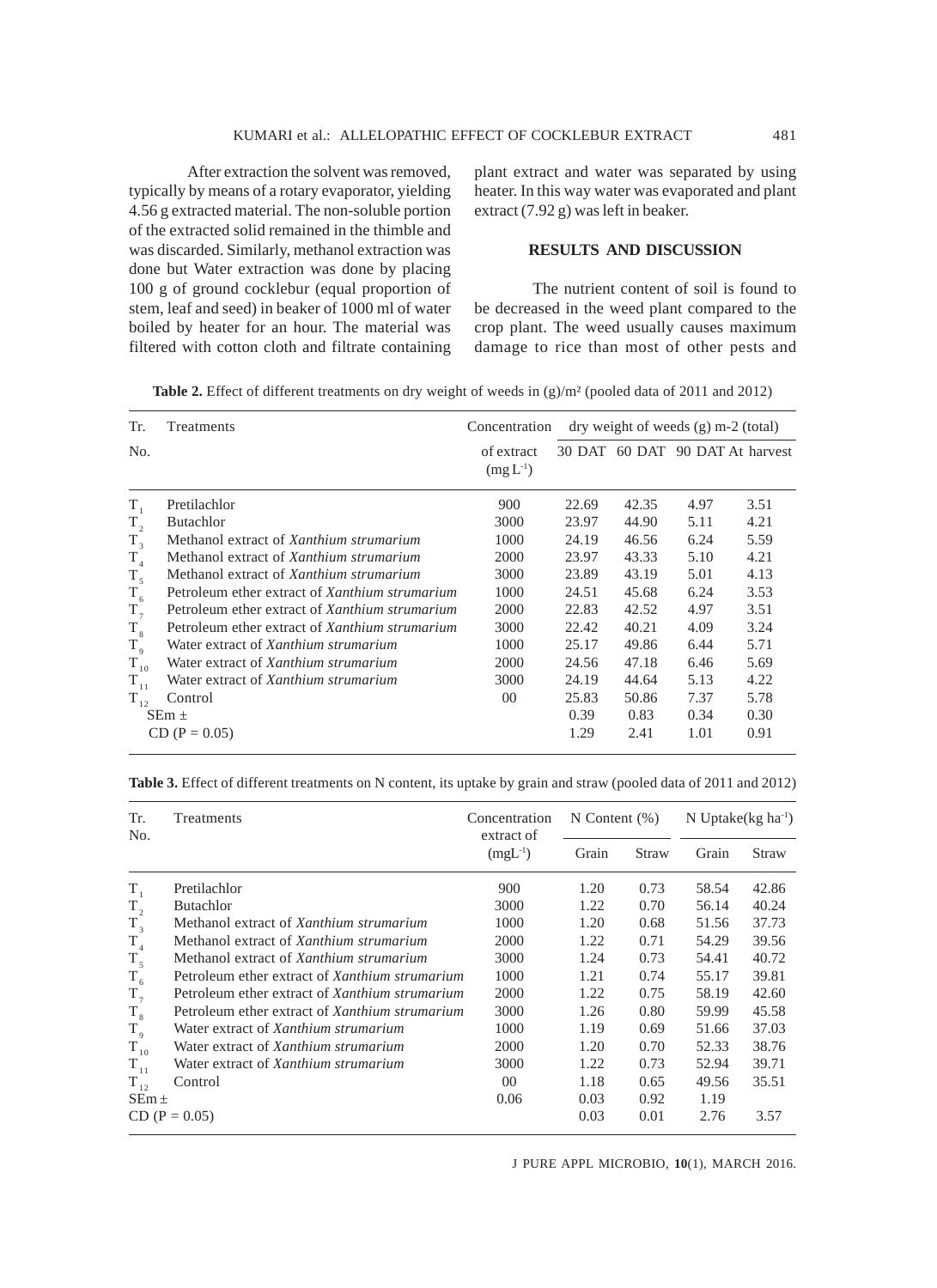diseases unless other pests occur in epidemic form. That is why weeds are called "silent –killer." The application of *Xanthium* extracts was found to exert significant control on monocot weeds. The increase in weed density was mainly due to nonsynchronous behaviour of weed seed germination and their wide periodicity under field conditions. The decrease in weed density of *Echinochloa colonum* was found to be highest by 3000 mg L-1 followed by 2000 mg  $L^{-1}$  and next to this is by 1000 mg L-1. Various physiological and biochemical

processes were involved but it is presumably the increased osmotic gradient which is increased by the presence of solute in the solution (Shranappa *et al.* 1994). It is evident from the Table 2 that the dry weight of weeds was maximum in untreated control and minimum in petroleum ether @ 3000  $mg L<sup>-1</sup>$ . The nutrient removal is the function of weed dry matter accumulation and the treatments which produced lower weed dry matter recorded lower nutrient depletion accordingly. Similar results were reported by Ghanshyam *et al*. (2008).

**Table 4.** Effect of different treatments on P content and its uptake by grain and straw (pooled data of 2011 and 2012)

| Tr.<br>No.   | <b>Treatments</b>                              | Concentration<br>extract of | P Content $(\%)$ |       | P Uptake $(kg ha^{-1})$ |       |
|--------------|------------------------------------------------|-----------------------------|------------------|-------|-------------------------|-------|
|              |                                                | $(mgL^{-1})$                | Grain            | Straw | Grain                   | Straw |
| $T_{1}$      | Pretilachlor                                   | 900                         | 0.23             | 0.089 | 10.94                   | 5.02  |
| $T_{2}$      | <b>Butachlor</b>                               | 3000                        | 0.22             | 0.087 | 10.20                   | 4.86  |
| $T_{3}$      | Methanol extract of Xanthium strumarium        | 1000                        | 0.18             | 0.083 | 8.95                    | 4.47  |
| $\rm T_{_4}$ | Methanol extract of Xanthium strumarium        | 2000                        | 0.20             | 0.084 | 9.34                    | 4.55  |
| $T_{5}$      | Methanol extract of Xanthium strumarium        | 3000                        | 0.22             | 0.085 | 9.81                    | 4.68  |
| $T_{6}$      | Petroleum ether extract of Xanthium strumarium | 1000                        | 0.21             | 0.084 | 9.58                    | 4.64  |
| $T_{7}$      | Petroleum ether extract of Xanthium strumarium | 2000                        | 0.23             | 0.088 | 10.97                   | 4.99  |
| $T_{8}$      | Petroleum ether extract of Xanthium strumarium | 3000                        | 0.26             | 0.090 | 11.62                   | 5.19  |
| $T_{9}$      | Water extract of Xanthium strumarium           | 1000                        | 0.21             | 0.083 | 8.97                    | 4.39  |
| $T_{10}$     | Water extract of Xanthium strumarium           | 2000                        | 0.20             | 0.085 | 9.01                    | 4.51  |
| $T_{11}$     | Water extract of Xanthium strumarium           | 3000                        | 0.22             | 0.086 | 9.55                    | 4.68  |
| $T_{12}$     | Control                                        | 00 <sup>0</sup>             | 0.17             | 0.078 | 8.26                    | 4.24  |
| $SEm \pm$    |                                                | 0.06                        | 0.001            | 0.24  | 0.30                    |       |
|              | $CD (P = 0.05)$                                |                             | 0.012            | 0.003 | 0.72                    | 0.87  |

**Table 5.** Effect of different treatments on K content and its uptake by grain and straw (pooled data of 2011 and 2012)

| Tr.<br>No.  | Treatments                                     | Concentration<br>extract of | K Content $(\%)$ |       | K Uptake( $kg \text{ ha}^{-1}$ ) |        |
|-------------|------------------------------------------------|-----------------------------|------------------|-------|----------------------------------|--------|
|             |                                                | $(mgL^{-1})$                | Grain            | Straw | Grain                            | Straw  |
| $T_{1}$     | Pretilachlor                                   | 900                         | 0.29             | 2.01  | 15.71                            | 115.62 |
| $T_{2}$     | <b>Butachlor</b>                               | 3000                        | 0.31             | 2.00  | 13.92                            | 111.80 |
| $T_{3}$     | Methanol extract of Xanthium strumarium        | 1000                        | 0.28             | 1.96  | 12.35                            | 105.64 |
| $T_{4}$     | Methanol extract of Xanthium strumarium        | 2000                        | 0.30             | 2.01  | 13.35                            | 108.94 |
| $T_{5}$     | Methanol extract of <i>Xanthium strumarium</i> | 3000                        | 0.31             | 2.03  | 14.14                            | 111.71 |
| $T_{6}$     | Petroleum ether extract of Xanthium strumarium | 1000                        | 0.33             | 1.98  | 14.79                            | 109.49 |
| $T_{7}$     | Petroleum ether extract of Xanthium strumarium | 2000                        | 0.32             | 2.03  | 15.49                            | 115.30 |
| $T_{8}$     | Petroleum ether extract of Xanthium strumarium | 3000                        | 0.37             | 2.08  | 14.52                            | 120.02 |
| $T_{\rm 9}$ | Water extract of Xanthium strumarium           | 1000                        | 0.29             | 1.96  | 12.87                            | 103.68 |
| $T_{10}$    | Water extract of Xanthium strumarium           | 2000                        | 0.30             | 1.97  | 12.89                            | 104.61 |
| $T_{11}$    | Water extract of <i>Xanthium strumarium</i>    | 3000                        | 0.31             | 1.99  | 13.02                            | 108.26 |
| $T_{12}$    | Control                                        | 00 <sup>2</sup>             | 0.25             | 1.94  | 11.98                            | 103.88 |
| $SEm \pm$   |                                                | 0.03                        | 0.04             | 1.66  | 1.33                             |        |
|             | $CD (P = 0.05)$                                |                             | 0.06             | 0.09  | 3.44                             | 2.75   |

J PURE APPL MICROBIO*,* **10**(1), MARCH 2016.